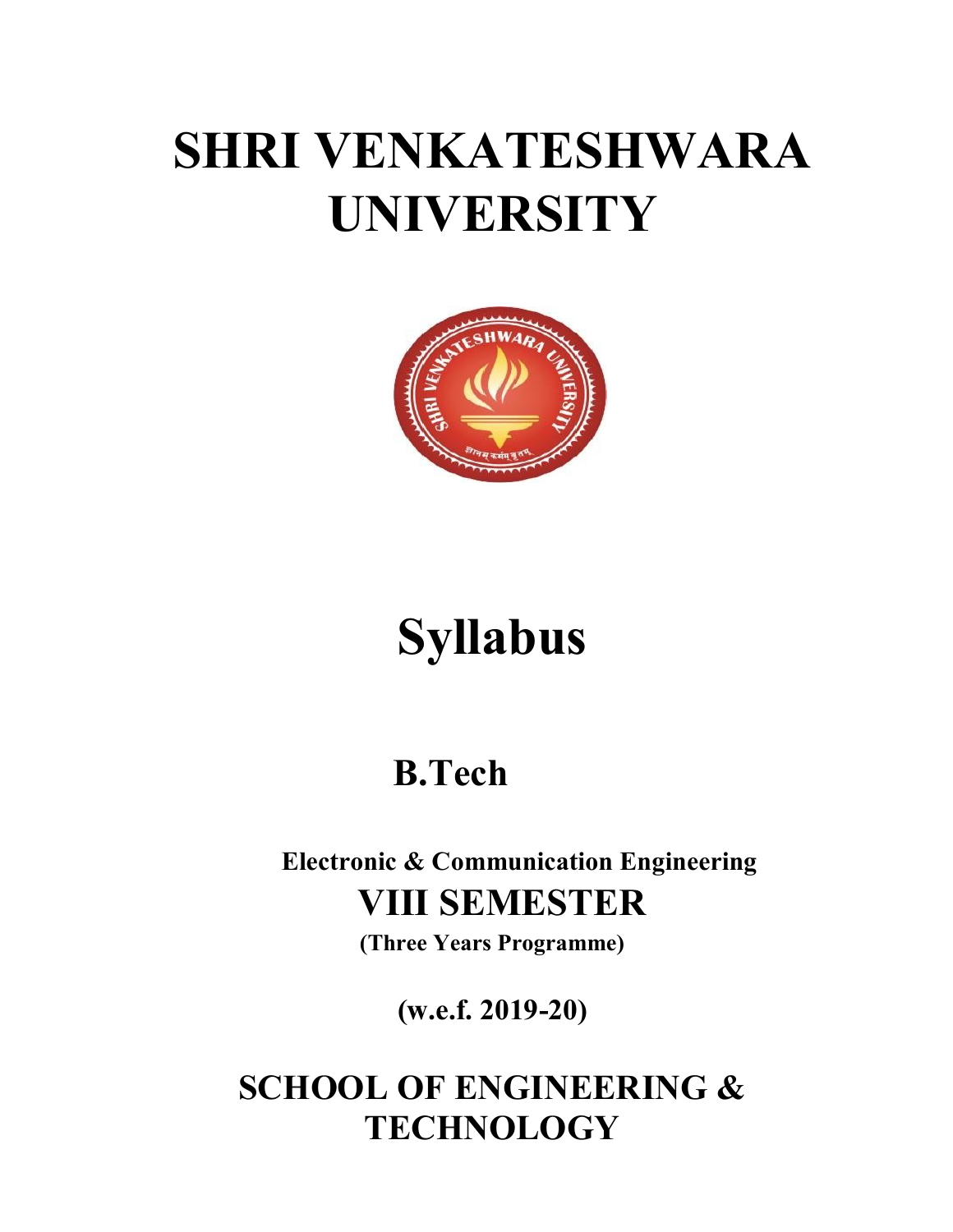|                              |                  | Electronic & Communication Engineering |                  |                  |                  |                            |                   |                          |                  |                     |                      |                  |                 |
|------------------------------|------------------|----------------------------------------|------------------|------------------|------------------|----------------------------|-------------------|--------------------------|------------------|---------------------|----------------------|------------------|-----------------|
|                              |                  |                                        |                  |                  |                  | <b>SEMESTER-VIII</b>       |                   |                          |                  |                     |                      |                  |                 |
| SI                           |                  | Subject                                |                  | <b>Periods</b>   |                  |                            |                   | <b>Evaluation Scheme</b> |                  | <b>End Semester</b> |                      |                  |                 |
| $\bullet$<br>${\bf N}$<br>0. | Subject<br>Codes |                                        | ${\bf L}$        | $\mathbf T$      | $\mathbf P$      | $\mathbf C$<br>$\mathbf T$ | T<br>$\mathbf{A}$ | <b>Tot</b><br>a          | $\mathbf P$<br>S | TE                  | ${\bf P}$<br>$\bf E$ | <b>Tot</b><br>al | Credit          |
| $\mathbf{1}$                 | $SEC -$<br>801   | Wireless<br>Sensor<br>Networks         | $\overline{3}$   | $\mathbf{0}$     | $\boldsymbol{0}$ | 20                         | 10                | 30                       |                  | 70                  |                      | 100              | $\mathfrak{Z}$  |
| $\sqrt{2}$                   | <b>SEC-802</b>   | Satellite<br>Communication             | $\mathfrak{Z}$   | $\boldsymbol{0}$ | $\overline{0}$   | 20                         | 10                | 30                       |                  | 70                  |                      | 100              | $\mathfrak{Z}$  |
| $\mathfrak{Z}$               | <b>SOE-081</b>   | Renewable Energy                       | $\overline{3}$   | $\overline{0}$   | $\theta$         | 20                         | 10                | 30                       |                  | 70                  |                      | 100              | $\mathfrak{Z}$  |
| $\overline{4}$               | <b>SOE-082</b>   | Operation Research                     | $\mathbf{3}$     | $\overline{0}$   | $\overline{0}$   | 20                         | 10                | 30                       |                  | 70                  |                      | 100              | $\overline{3}$  |
| $\sqrt{5}$                   | <b>SEC - 811</b> | Project<br>Stage-II                    | $\boldsymbol{0}$ | $\mathbf{0}$     | 12               |                            |                   |                          | 100              |                     | 100                  | 200              | $6\,$           |
| 6                            | <b>SEC-888</b>   | Seminar                                |                  |                  |                  |                            |                   |                          | 100              |                     |                      | 100              | $\mathbf{3}$    |
|                              |                  |                                        |                  |                  |                  |                            |                   |                          |                  |                     |                      | 700              | $\overline{21}$ |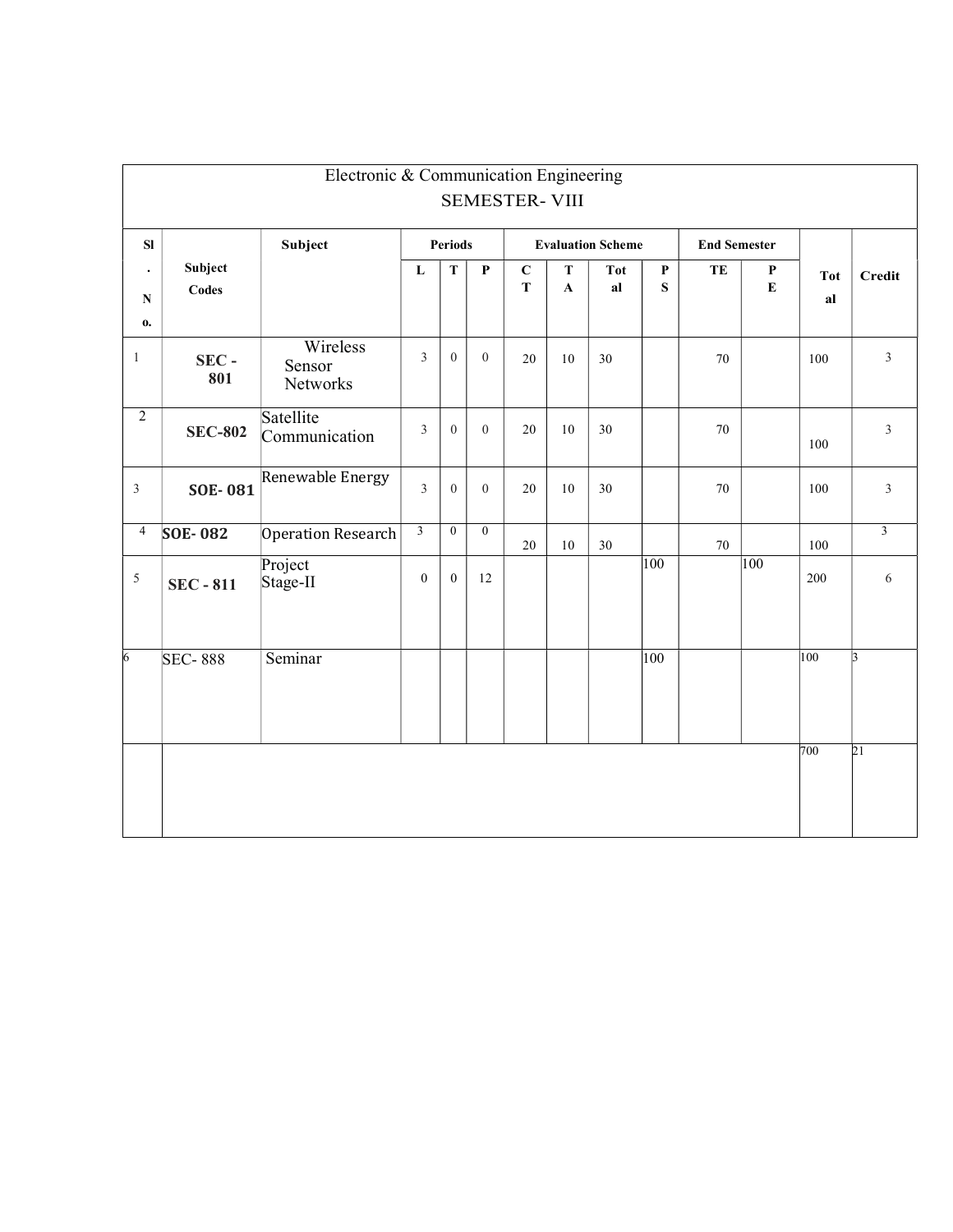| <b>SEC-801</b> | <b>Wireless Sensor Networks</b> | 3L:0T:0F | credits |
|----------------|---------------------------------|----------|---------|
|----------------|---------------------------------|----------|---------|

Introduction to Sensor Networks, unique constraints and challenges, Advantage of Sensor Networks, Applications of Sensor Networks, Types of wireless sensor networks

Mobile Ad-hocNetworks (MANETs) and Wireless Sensor Networks, Enabling technologies for Wireless Sensor Networks. Issues and challenges in wireless sensor networks

Routing protocols, MAC protocols: Classification of MAC Protocols, S-MAC Protocol, B-MAC protocol, IEEE 802.15.4 standard and ZigBee,

Dissemination protocol for large sensor network. Data dissemination, data gathering, and datafusion; Quality of a sensor network; Real-time traffic support and security protocols.

Design Principles for WSNs, Gateway Concepts Need for gateway, WSN to Internet Communication, and Internet to WSN Communication.

Single-node architecture, Hardware components & design constraints,

Operating systems and execution environments, introduction to TinyOS and nesC.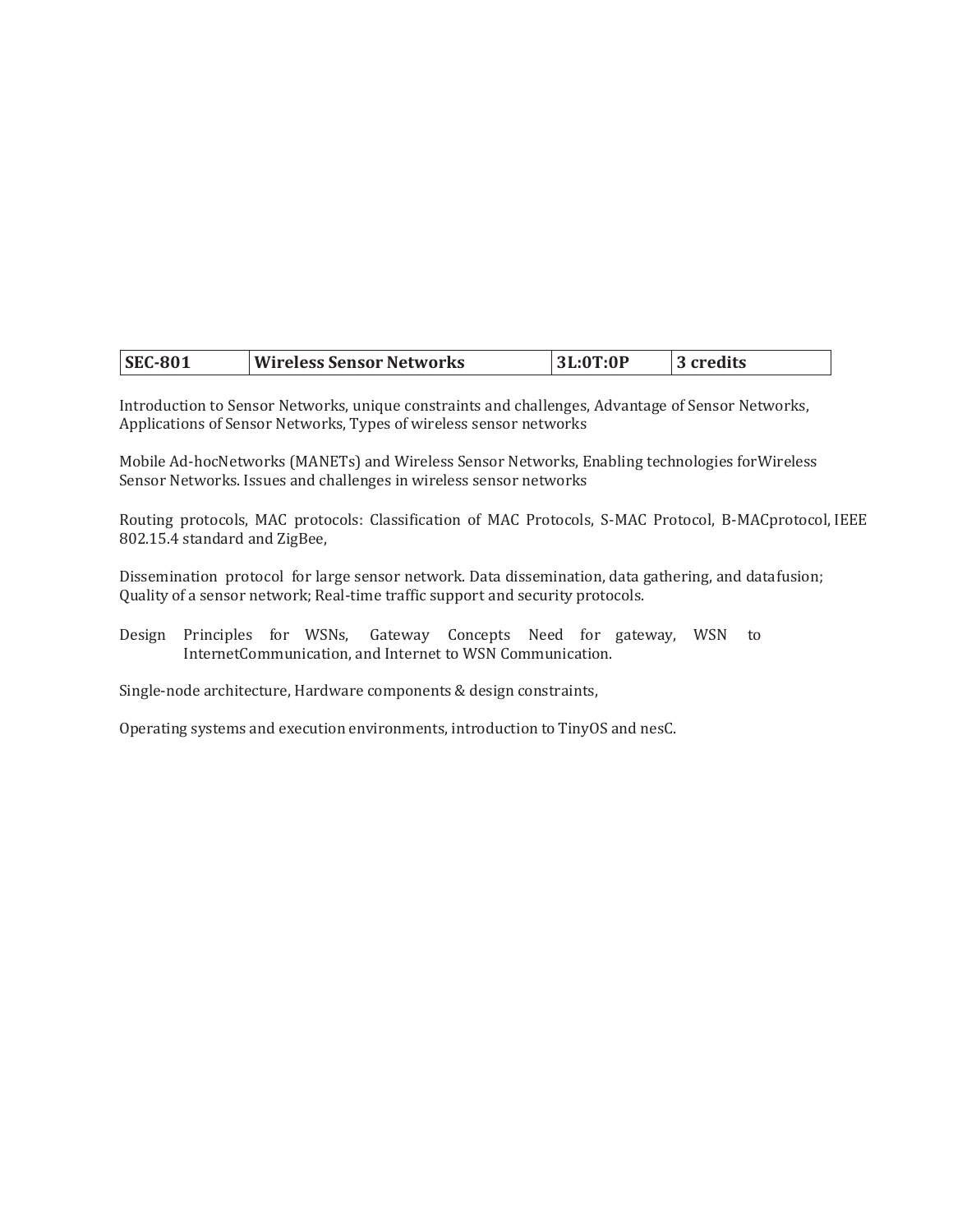### Text/Reference Books:

- 1. Waltenegus Dargie , Christian Poellabauer, "Fundamentals Of Wireless Sensor Networks Theory And Practice", By John Wiley & Sons Publications ,2011
- 2. Sabrie Soloman, "Sensors Handbook" by McGraw Hill publication. 2009
- 3. Feng Zhao, Leonidas Guibas, "Wireless Sensor Networks", Elsevier Publications,2004
- 4. Kazem Sohrby, Daniel Minoli, "Wireless Sensor Networks": Technology, Protocols and Applications, Wiley-Inter science
- 5. Philip Levis, And David Gay "TinyOS Programming" by Cambridge University Press 2009

### Course Outcomes:

At the end of the course the students will be able to

- 1. Design wireless sensor networks for a given application
- 2. Understand emerging research areas in the field of sensor networks
- 3. Understand MAC protocols used for different communication standards used in WSN
- 4. Explore new protocols for WSN

|  | <b>SEC-802</b> | <b>Satellite Communication</b> | 3L:0T:0P | 3 credits |
|--|----------------|--------------------------------|----------|-----------|
|--|----------------|--------------------------------|----------|-----------|

Introduction to Satellite Communication: Principles and architecture of satellite Communication, Brief history of Satellite systems, advantages, disadvantages, applications and frequency bands used for satellite communication.

Orbital Mechanics: Orbital equations, Kepler's laws, Apogee and Perigee for an elliptical orbit, evaluation of velocity, orbital period, angular velocity etc. of a satellite, concepts of Solar day and Sidereal day.

Satellite sub-systems: Study of Architecture and Roles of various sub-systems of a satellite system such as Telemetry, tracking, command and monitoring (TTC & M), Attitude and orbit control system (AOCS), Communication sub-system, power sub-systems etc.

Typical Phenomena in Satellite Communication:Solar Eclipse on satellite, its effects, remedies for Eclipse, Sun Transit Outage phenomena, its effects and remedies, Doppler frequency shift phenomena and expression for Doppler shift. Satellite link budget

Flux density and received signal power equations, Calculation of System noise temperature for satellite receiver, noise power calculation, Drafting of satellite link budget and C/N ratio calculations in clear air and rainy conditions.

Modulation and Multiple Access Schemes:Various modulation schemes used in satellite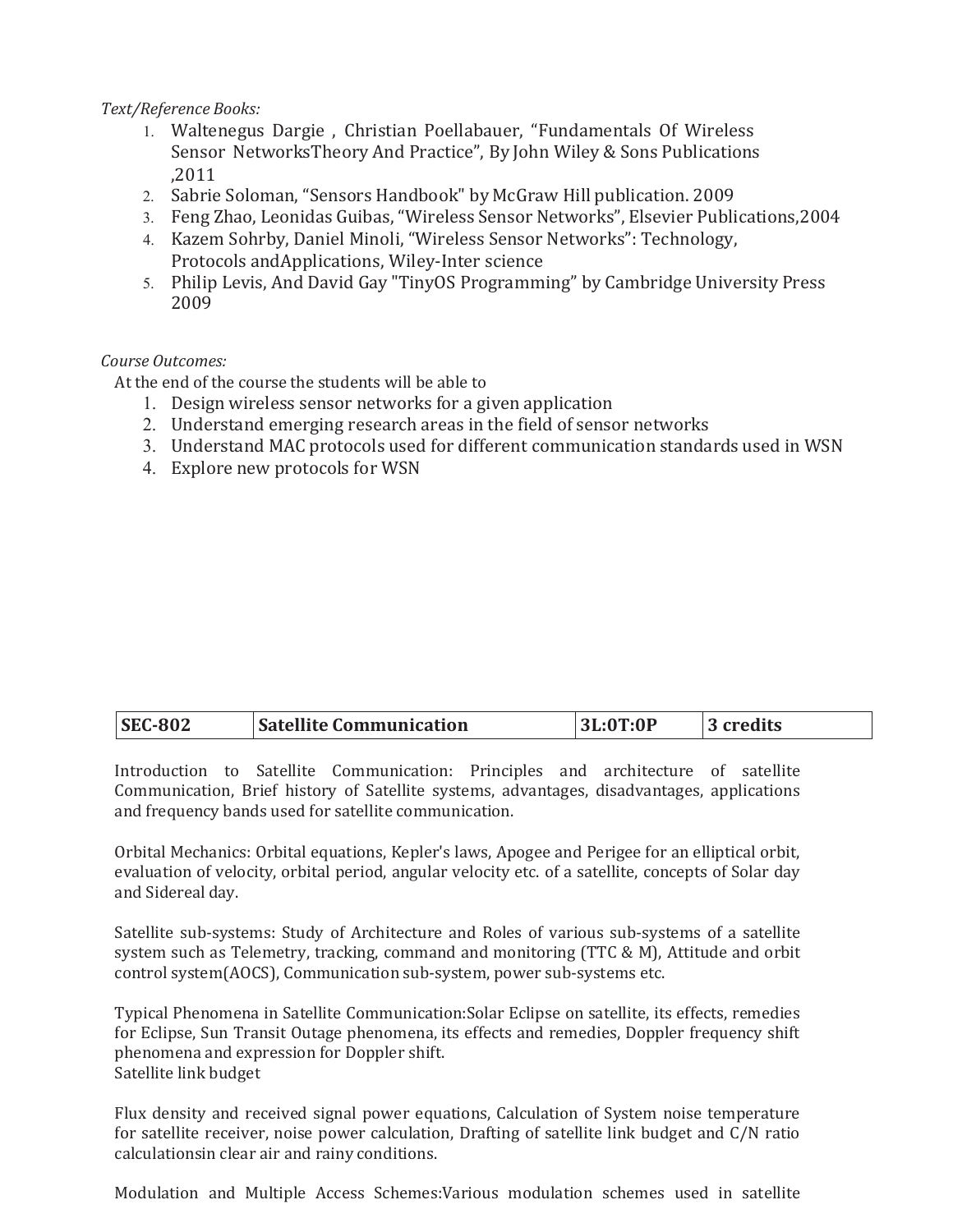communication, Meaning of Multiple Access, Multiple access schemes based on time, frequency, and code sharing namely TDMA, FDMA and CDMA.

Text /Reference Books:

- 1. Timothy Pratt Charles W. Bostian, Jeremy E. Allnutt: Satellite Communications: WileyIndia. 2nd edition 2002
- 2. Tri T. Ha: Digital Satellite Communications: Tata McGraw Hill, 2009
- 3. Dennis Roddy: Satellite Communication: 4th Edition, McGraw Hill,2009

Course Outcomes:

At the end of this course students will demonstrate the ability to

- 1. Visualize the architecture of satellite systems as a means of high speed, high range communication system.
- 2. State various aspects related to satellite systems such as orbital equations, sub-systems in a satellite, link budget, modulation and multiple access schemes.
- 3. Solve numerical problems related to orbital motion and design of link budget for the given parameters and conditions.

### SOE-081 Renewable Energy

Objectives: To impart the knowledge of basics of different non conventional types of power generation & power plants in detail so that it helps them in understanding the need and role of Non-Conventional Energy sources particularly when the conventional sources are scarce in nature.

### Outcomes:

At the end of the course the students will be able to:

- 1. Study various non-conventional sources of energy like wind, biomass etc and its applications in remote areas of the country.
- 2. Understand the working criteria of various direct energy conversion systems and study its applications.
- 3. Understand the importance of non energy scenario.
- 4. Understand and pursue further research work behind the development of non conventional energy sources as a part of their research work.
- 5. Understand other direct energy conversion systems like m thermoelectric and fuel cells.
- 6. Evaluate methods for generation of hydrogen power and production of hydrogen.

| S.N. | Unit number | <b>Topics</b>                         | <b>Sub Topics</b>                                                                                                                                                                                                                                                 |
|------|-------------|---------------------------------------|-------------------------------------------------------------------------------------------------------------------------------------------------------------------------------------------------------------------------------------------------------------------|
|      |             |                                       |                                                                                                                                                                                                                                                                   |
|      | 1           | <b>Introduction</b>                   | Introduction Various non -conventional energy resources -<br>Introduction, availability, classification, relative merits and<br>demerits. 3 Solar Cells: Theory of solar cells. solar cell materials,<br>solar cell array, solar cell power plant, limitations. 4 |
|      | 2           | <b>Solar Thermal</b><br><b>Energy</b> | Solar radiation, flat plate collectors and their materials,<br>applications and performance, focusing of collectors and their<br>materials, applications and performance; solar thermal power                                                                     |
| 3    | 3           | <b>Geothermal Energy</b>              | plants, thermal energy storage for solar heating and cooling,<br>limitations 9                                                                                                                                                                                    |
|      |             |                                       | Resources of geothermal energy, thermodynamics of geo<br>-thermal energy conversion -electrical conversion, non-electrical<br>conversion, environmental considerations. 4<br>Magneto<br>-hydrodynamics (MHD): Principle of working of MHD Power                   |
|      |             | Thermo - electrical                   | plant, performance and limitations. 2 Fuel Cells: Principle of                                                                                                                                                                                                    |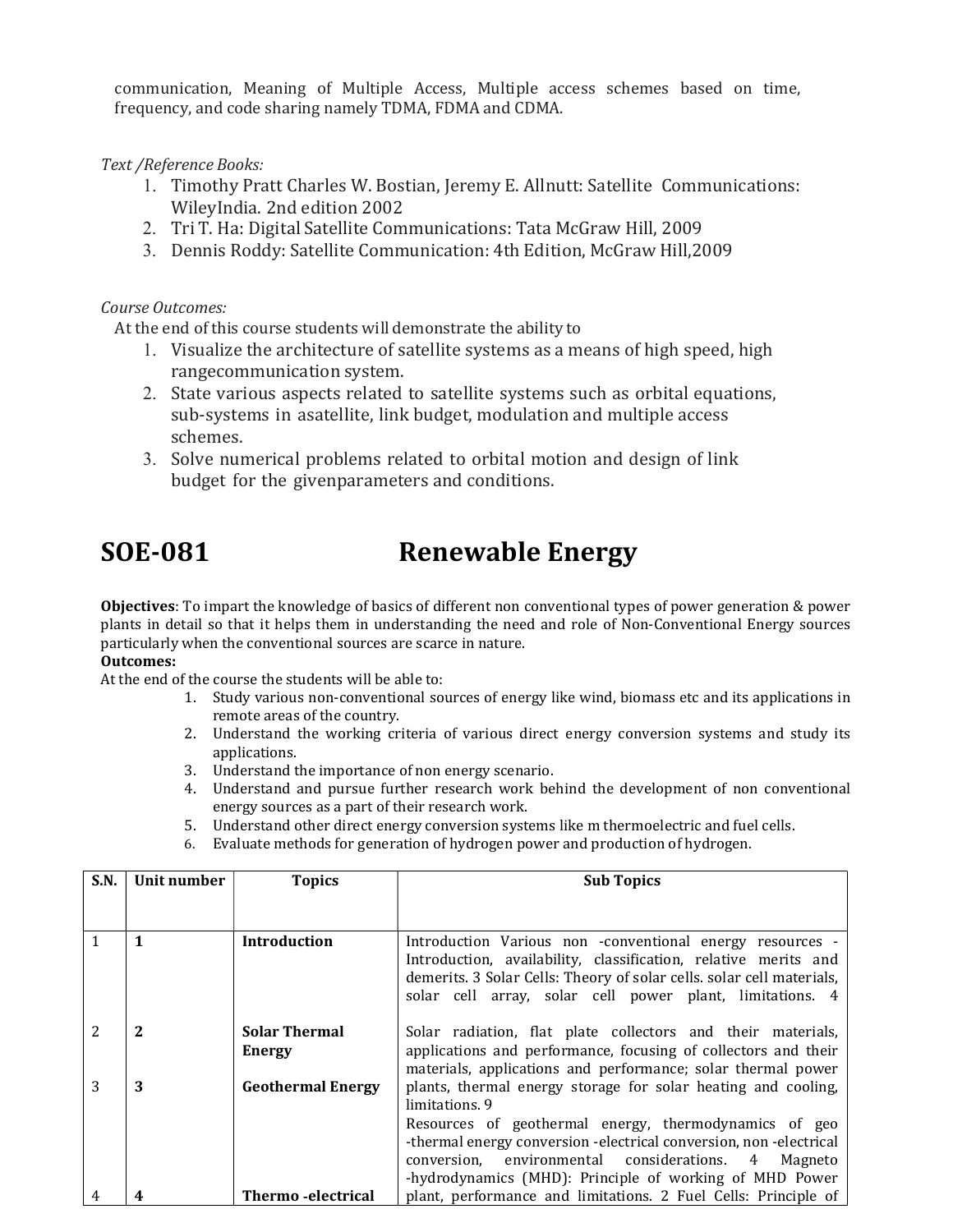|   |   | and thermionic<br><b>Conversions:</b> | working of various types of fuel cells and their working,<br>performance<br>limitations.<br>and                                                                                                                                                                                               |
|---|---|---------------------------------------|-----------------------------------------------------------------------------------------------------------------------------------------------------------------------------------------------------------------------------------------------------------------------------------------------|
| 5 | 5 | <b>Bio-mass</b>                       | Principle of working, performance and limitations. Wind Energy:<br>Wind power and its sources, site selection, criterion, momentum<br>theory, classification of rotors, concentrations and augments,<br>wind characteristics. performance and limitations of energy<br>conversion<br>systems. |
|   |   |                                       | Availability of bio -mass and its conversion theory.<br>Ocean<br>Thermal Energy Conversion (OTEC): Availability, theory and<br>working principle, performance and limitations. Wave and Tidal<br>Wave: Principle of working, performance and limitations. Waste<br>Recycling Plants. 3        |

#### Text/References Books:

1. Raja etal, "Introduction to Non ‐Conventional Energy Resources" Scitech Publications.

2. John Twideu and Tony Weir, "Renewal Energy Resources" BSP Publications, 2006.

3. M.V.R. Koteswara Rao, " Energy Resources: Conventional & Non ‐Conventional " BSP Publications,2006.

4. D.S. Chauhan,"Non ‐conventional Energy Resources" New Age International.